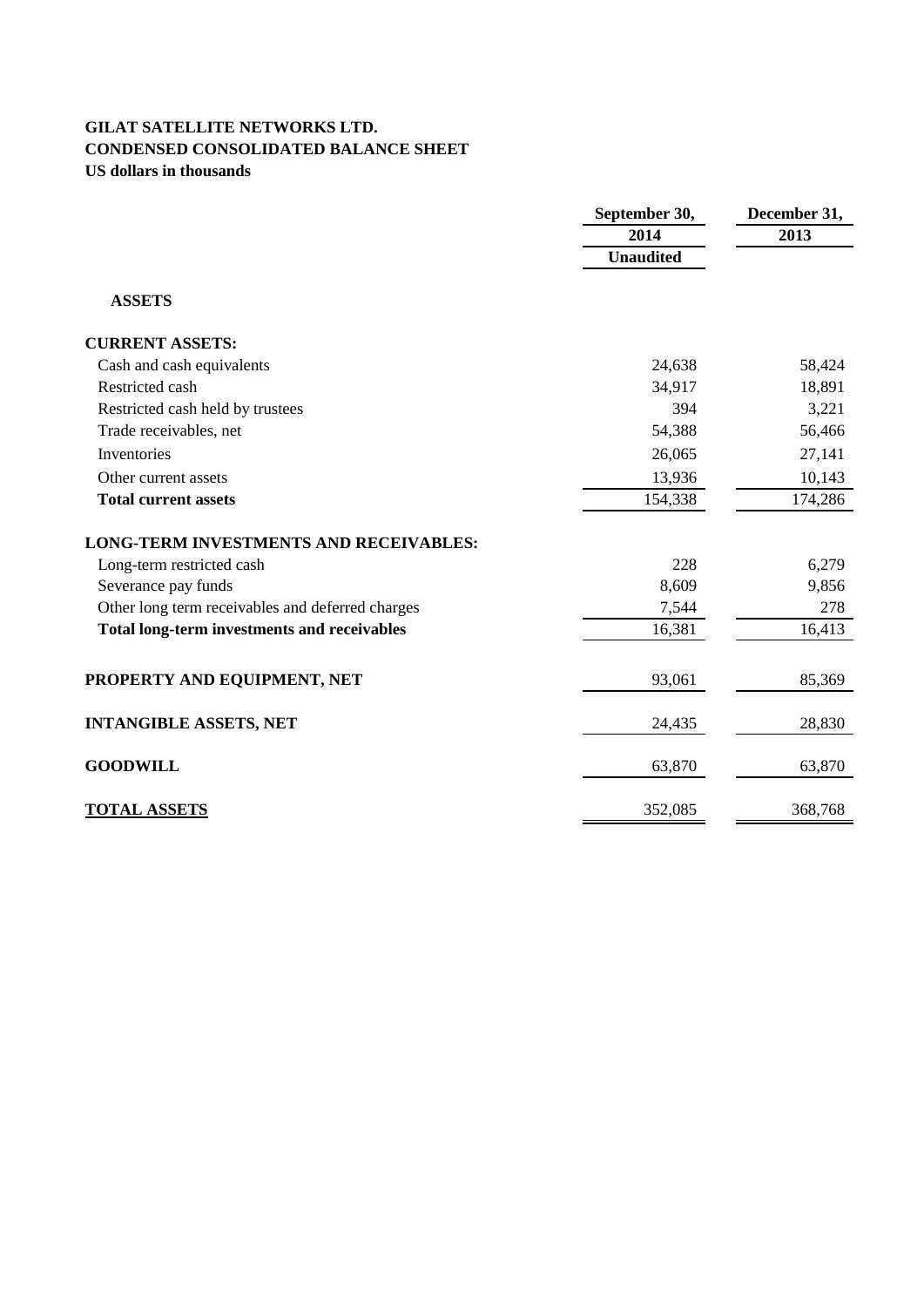# **GILAT SATELLITE NETWORKS LTD. CONDENSED CONSOLIDATED BALANCE SHEET US dollars in thousands**

| US GONAL'S III UNOUSANGS                             | September 30,            | December 31, |  |
|------------------------------------------------------|--------------------------|--------------|--|
|                                                      | 2014<br><b>Unaudited</b> | 2013         |  |
| <b>LIABILITIES AND EQUITY</b>                        |                          |              |  |
| <b>CURRENT LIABILITIES:</b>                          |                          |              |  |
| Short-term bank credit and loans                     | 13,517                   |              |  |
| Current maturities of long-term loans                | 4,614                    | 4,665        |  |
| Trade payables                                       | 16,137                   | 20,900       |  |
| Accrued expenses                                     | 19,302                   | 16,748       |  |
| Short-term advances from customers, held by trustees | 22                       |              |  |
| Other current liabilities                            | 35,901                   | 54,666       |  |
| <b>Total current liabilities</b>                     | 89,493                   | 96,979       |  |
| <b>LONG-TERM LIABILITIES:</b>                        |                          |              |  |
| Accrued severance pay                                | 8,423                    | 9,628        |  |
| Long-term loans, net of current maturities           | 26,507                   | 31,251       |  |
| Other long-term liabilities                          | 5,031                    | 4,877        |  |
| <b>Total long-term liabilities</b>                   | 39,961                   | 45,756       |  |
| <b>COMMITMENTS AND CONTINGENCIES</b>                 |                          |              |  |
| <b>EQUITY:</b>                                       |                          |              |  |
| Share capital - ordinary shares of NIS 0.2 par value | 1,959                    | 1,932        |  |
| Additional paid-in capital                           | 875,611                  | 873,045      |  |
| Accumulated other comprehensive income               | (471)                    | 1,591        |  |
| Accumulated deficit                                  | (654, 468)               | (650, 535)   |  |
| <b>Total equity</b>                                  | 222,631                  | 226,033      |  |
| <b>TOTAL LIABILITIES AND EQUITY</b>                  | 352,085                  | 368,768      |  |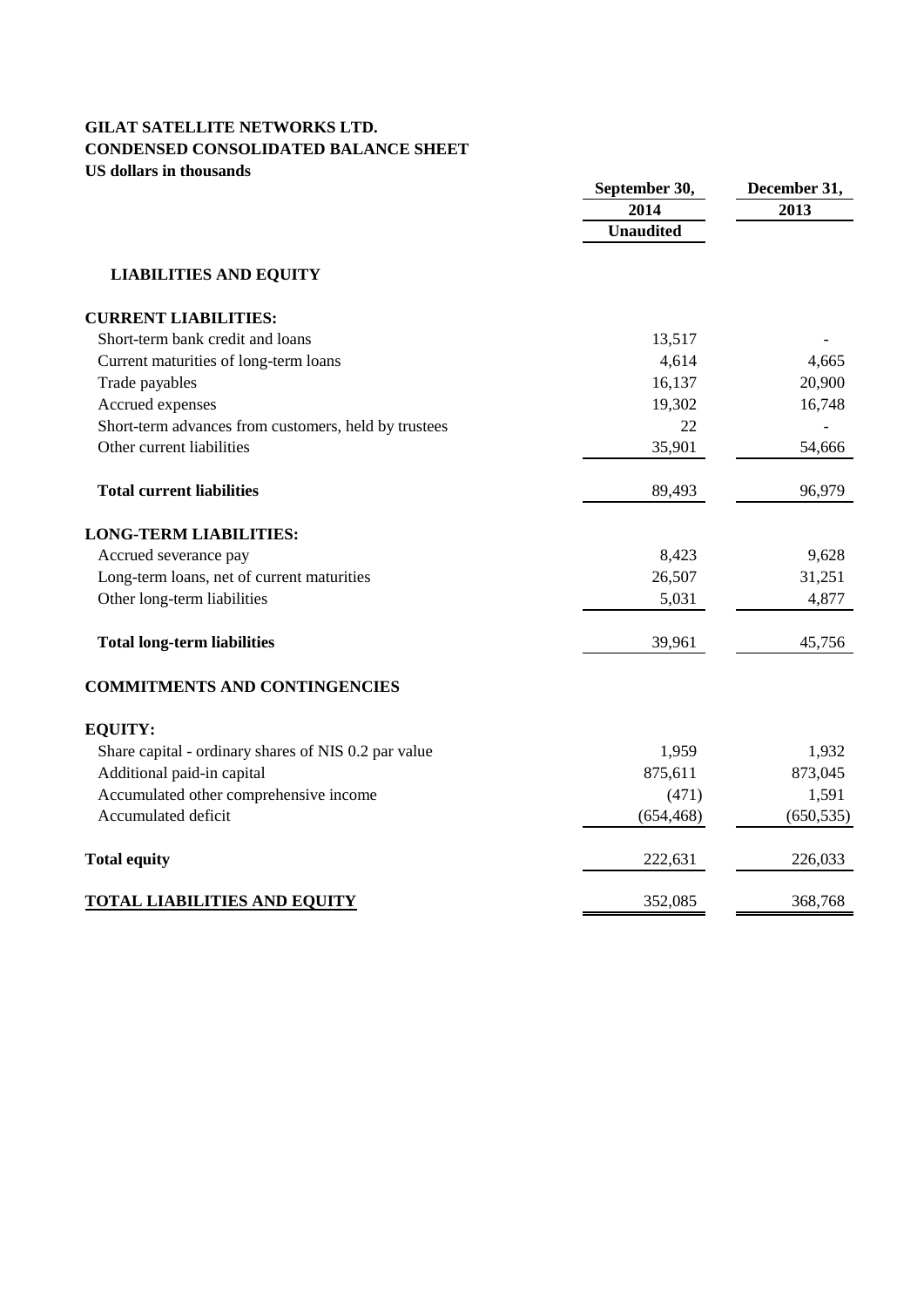**GILAT SATELLITE NETWORKS LTD. RECONCILIATION BETWEEN GAAP AND NON-GAAP STATEMENTS OF OPERATIONS FOR COMPARATIVE PURPOSES U.S. dollars in thousands (except share and per share data)**

|                                                                  |                  | Three months ended       |                  |                  | Three months ended       |                  |
|------------------------------------------------------------------|------------------|--------------------------|------------------|------------------|--------------------------|------------------|
|                                                                  |                  | 30 September 2014        |                  |                  | 30 September 2013        |                  |
|                                                                  | <b>GAAP</b>      | Adjustments (1)          | Non-GAAP         | <b>GAAP</b>      | Adjustments (1)          | Non-GAAP         |
|                                                                  | <b>Unaudited</b> | <b>Unaudited</b>         | <b>Unaudited</b> | <b>Unaudited</b> | <b>Unaudited</b>         | <b>Unaudited</b> |
| Revenues                                                         | 57,135           |                          | 57,135           | 51,802           |                          | 51,802           |
| Cost of revenues                                                 | 38,567           | (1,258)                  | 37,309           | 35,122           | (1,255)                  | 33,867           |
| <b>Gross profit</b>                                              | 18,568           | 1,258                    | 19,826           | 16,680           | 1,255                    | 17,935           |
|                                                                  | 32%              |                          | 35%              | 32%              |                          | 35%              |
| <b>Research and development expenses:</b>                        |                  |                          |                  |                  |                          |                  |
| Expenses incurred                                                | 6,714            | (121)                    | 6,593            | 7,088            | (128)                    | 6,960            |
| Less - grants                                                    | 854              |                          | 854              | 585              |                          | 585              |
|                                                                  | 5,860            | (121)                    | 5,739            | 6,503            | (128)                    | 6,375            |
| Selling and marketing expenses                                   | 6.913            | (350)                    | 6,563            | 6,919            | (339)                    | 6,580            |
| General and administrative expenses                              | 4,258            | (305)                    | 3,953            | 5,613            | (304)                    | 5,309            |
| <b>Operating income (loss)</b>                                   | 1,537            | 2,034                    | 3,571            | (2,355)          | 2,026                    | (329)            |
| Financial expenses, net                                          | (349)            | $\overline{\phantom{a}}$ | (349)            | (1,490)          | $\overline{\phantom{a}}$ | (1, 490)         |
| Income (loss) before taxes on income                             | 1,188            | 2,034                    | 3,222            | (3, 845)         | 2,026                    | (1, 819)         |
| Taxes on income                                                  | 259              |                          | 259              | (804)            |                          | (804)            |
| Net income (loss) from continuing operations                     | 929              | 2,034                    | 2,963            | (3,041)          | 2,026                    | (1,015)          |
| Net income (loss) from discontinued operations                   | (752)            | 752                      |                  | (1,003)          | 1,003                    |                  |
| Net income (loss)                                                | 177              | 2,786                    | 2,963            | (4,044)          | 3,029                    | (1,015)          |
| Basic net earnings (loss) per share from continuing operations   | 0.02             |                          |                  | (0.07)           |                          |                  |
| Basic net loss per share from discontinued operations            | (0.02)           |                          |                  | (0.02)           |                          |                  |
| Basic net earnings (loss) per share                              | 0.00             |                          | 0.07             | (0.09)           |                          | (0.02)           |
| Diluted net earnings (loss) per share from continuing operations | 0.02             |                          |                  | (0.07)           |                          |                  |
| Diluted net loss per share from discontinued operations          | (0.02)           |                          |                  | (0.02)           |                          |                  |
| Diluted net earnings (loss) per share                            | 0.00             |                          | 0.07             | (0.09)           |                          | (0.02)           |
| Weighted average number of shares used in                        |                  |                          |                  |                  |                          |                  |
| computing net earnings (loss) per share                          |                  |                          |                  |                  |                          |                  |
| <b>Basic</b>                                                     | 42,579,396       |                          | 42,579,396       | 42,047,569       |                          | 42,047,569       |
| <b>Diluted</b>                                                   | 42,995,059       |                          | 43,586,395       | 42,047,569       |                          | 42,047,569       |
|                                                                  |                  |                          |                  |                  |                          |                  |

(1) Adjustments reflect the effect of non-cash stock based compensation as per ASC 718, amortization of intangible assets related to Shares acquisition transactions, and net income (loss) from discontinued operations.

|                                                                        | Three months ended<br>30 September 2014<br><b>Unaudited</b> | Three months ended<br>30 September 2013<br><b>Unaudited</b> |
|------------------------------------------------------------------------|-------------------------------------------------------------|-------------------------------------------------------------|
| Non-cash stock-based compensation expenses:                            |                                                             |                                                             |
| Cost of revenues                                                       | 61                                                          | 57                                                          |
| Research and development                                               | 121                                                         | 128                                                         |
| Selling and marketing                                                  | 136                                                         | 126                                                         |
| General and administrative                                             | 305                                                         | 304                                                         |
|                                                                        | 623                                                         | 615                                                         |
| Amortization of intangible assets related to acquisition transactions: |                                                             |                                                             |
| Cost of revenues                                                       | 1.197                                                       | 1.198                                                       |
| Selling and marketing                                                  | 214                                                         | 213                                                         |
|                                                                        | 1,411                                                       | 1,411                                                       |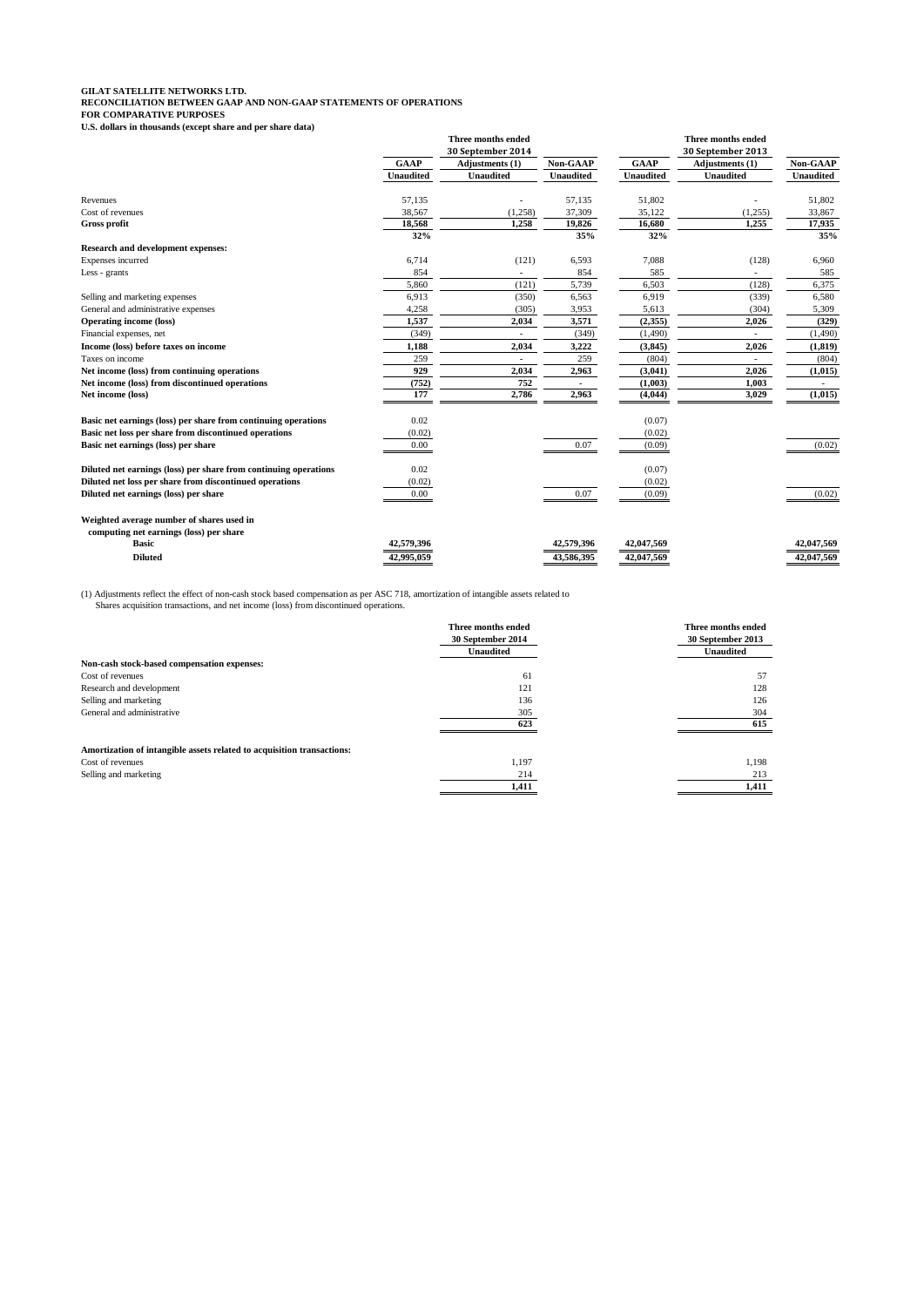**GILAT SATELLITE NETWORKS LTD. RECONCILIATION BETWEEN GAAP AND NON-GAAP STATEMENTS OF OPERATIONS FOR COMPARATIVE PURPOSES U.S. dollars in thousands (except share and per share data)**

| с.э. донагз ні тиопзандз (слеерт знаге анд рег знаге дата) |                  | Nine months ended<br>30 September 2014 |                  |                  | <b>Nine months ended</b><br>30 September 2013 |                  |
|------------------------------------------------------------|------------------|----------------------------------------|------------------|------------------|-----------------------------------------------|------------------|
|                                                            | <b>GAAP</b>      | Adjustments (1)                        | Non-GAAP         | <b>GAAP</b>      | Adjustments (1)                               | Non-GAAP         |
|                                                            | <b>Unaudited</b> | <b>Unaudited</b>                       | <b>Unaudited</b> | <b>Unaudited</b> | <b>Unaudited</b>                              | <b>Unaudited</b> |
| Revenues                                                   | 162,036          |                                        | 162,036          | 179,138          |                                               | 179,138          |
| Cost of revenues                                           | 104,173          | (3,773)                                | 100,400          | 119,691          | (3,737)                                       | 115,954          |
| Gross profit                                               | 57,863           | 3,773                                  | 61,636           | 59,447           | 3,737                                         | 63,184           |
|                                                            | 36%              |                                        | 38%              | 33%              |                                               | 35%              |
| Research and development expenses:                         |                  |                                        |                  |                  |                                               |                  |
| Expenses incurred                                          | 20,831           | (362)                                  | 20,469           | 21,864           | (339)                                         | 21,525           |
| Less - grants                                              | 1,802            |                                        | 1,802            | 1,449            | $\sim$                                        | 1,449            |
|                                                            | 19,029           | (362)                                  | 18,667           | 20,415           | (339)                                         | 20,076           |
| Selling and marketing expenses                             | 25,280           | (1,042)                                | 24,238           | 23,679           | (953)                                         | 22,726           |
| General and administrative expenses                        | 14,011           | (898)                                  | 13,113           | 16,730           | (839)                                         | 15,891           |
| <b>Operating income (loss)</b>                             | (457)            | 6,075                                  | 5,618            | (1,377)          | 5,868                                         | 4,491            |
| Financial expenses, net                                    | (1,898)          | $\sim$                                 | (1,898)          | (4,637)          |                                               | (4,637)          |
| Income (loss) before taxes on income                       | (2,355)          | 6,075                                  | 3,720            | (6, 014)         | 5,868                                         | (146)            |
| Taxes on income                                            | 783              |                                        | 783              | (47)             |                                               | (47)             |
| Net income (loss) from continuing operations               | (3, 138)         | 6,075                                  | 2,937            | (5,967)          | 5,868                                         | (99)             |
| Net income (loss) from discontinued operations             | (795)            | 795                                    |                  | (4, 409)         | 4,409                                         |                  |
| Net income (loss)                                          | (3,933)          | 6,870                                  | 2,937            | (10, 376)        | 10,277                                        | (99)             |
| Basic net loss per share from continuing operations        | (0.07)           |                                        |                  | (0.14)           |                                               |                  |
| Basic net loss per share from discontinued operations      | (0.02)           |                                        |                  | (0.11)           |                                               |                  |
| Basic net earnings (loss) per share                        | (0.09)           |                                        | 0.07             | (0.25)           |                                               | (0.00)           |
|                                                            |                  |                                        |                  |                  |                                               |                  |
| Diluted net loss per share from continuing operations      | (0.07)           |                                        |                  | (0.14)           |                                               |                  |
| Diluted net loss per share from discontinued operations    | (0.02)           |                                        |                  | (0.11)           |                                               |                  |
| Diluted net earnings (loss) per share                      | (0.09)           |                                        | 0.07             | (0.25)           |                                               | (0.00)           |
| Weighted average number of shares used in                  |                  |                                        |                  |                  |                                               |                  |
| computing net earnings (loss) per share                    |                  |                                        |                  |                  |                                               |                  |
| <b>Basic</b>                                               | 42,371,039       |                                        | 42,371,039       | 41,915,209       |                                               | 41,915,209       |
| <b>Diluted</b>                                             | 42,371,039       |                                        | 43.615.894       | 41.915.209       |                                               | 41,915,209       |
|                                                            |                  |                                        |                  |                  |                                               |                  |

(1) Adjustments reflect the effect of non-cash stock based compensation as per ASC 718, amortization of intangible assets related to Shares acquisition transactions, and net income (loss) from discontinued operations.

|                                                                        | Nine months ended<br>30 September 2014 | Nine months ended<br>30 September 2013 |
|------------------------------------------------------------------------|----------------------------------------|----------------------------------------|
|                                                                        | <b>Unaudited</b>                       | <b>Unaudited</b>                       |
| Non-cash stock-based compensation expenses:                            |                                        |                                        |
| Cost of revenues                                                       | 179                                    | 143                                    |
| Research and development                                               | 362                                    | 339                                    |
| Selling and marketing                                                  | 404                                    | 317                                    |
| General and administrative                                             | 898                                    | 839                                    |
|                                                                        | 1,843                                  | 1,638                                  |
| Amortization of intangible assets related to acquisition transactions: |                                        |                                        |
| Cost of revenues                                                       | 3.594                                  | 3,594                                  |
| Selling and marketing                                                  | 638                                    | 636                                    |
|                                                                        | 4,232                                  | 4,230                                  |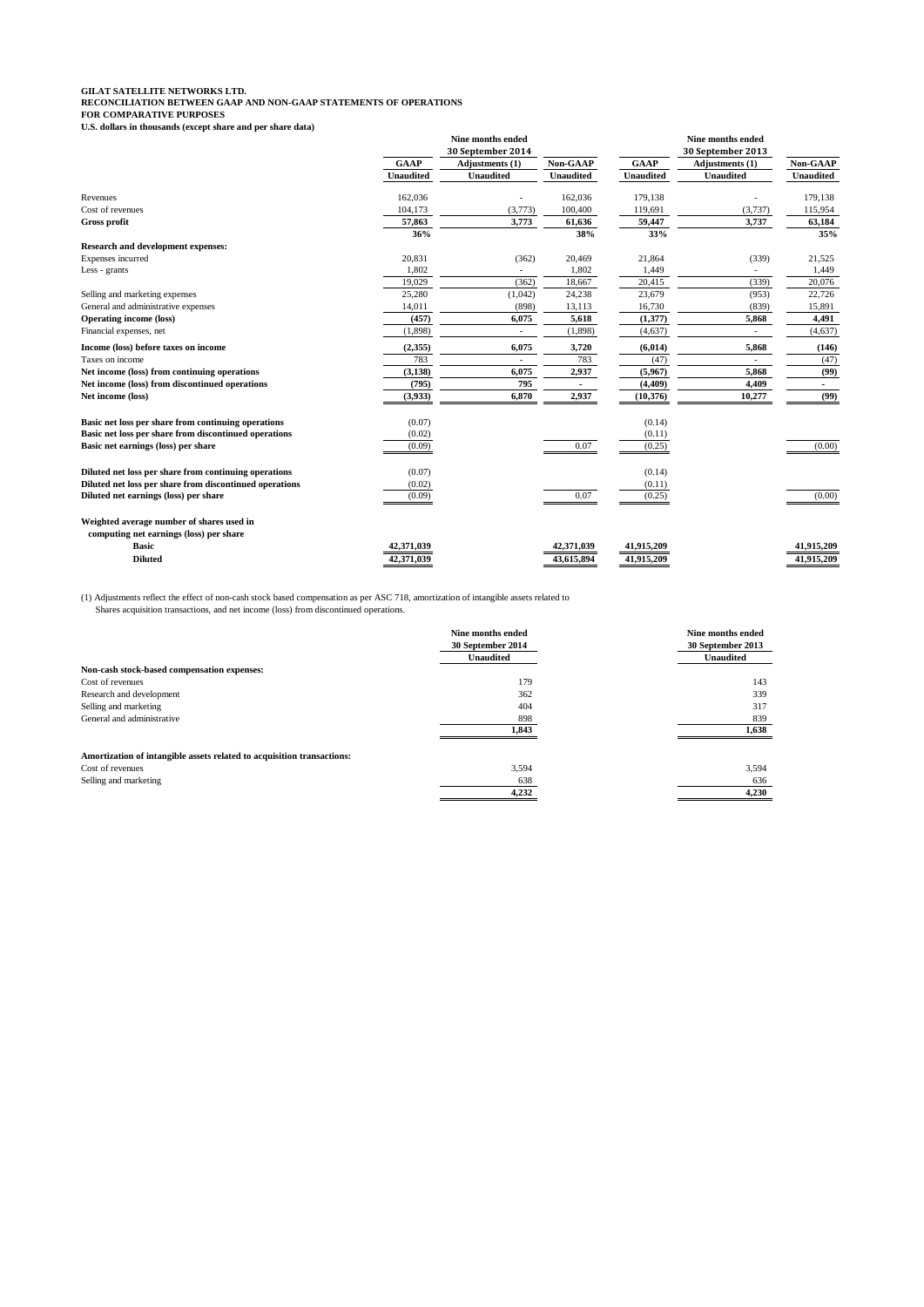### **GILAT SATELLITE NETWORKS LTD. CONDENSED CONSOLIDATED STATEMENTS OF OPERATIONS U.S. dollars in thousands (except share and per share data)**

|                                                                            | Nine months ended<br>September 30, |                  | <b>Three months ended</b><br>September 30, |                  |
|----------------------------------------------------------------------------|------------------------------------|------------------|--------------------------------------------|------------------|
|                                                                            | 2014                               | 2013             | 2014                                       | 2013             |
|                                                                            | <b>Unaudited</b>                   | <b>Unaudited</b> | <b>Unaudited</b>                           | <b>Unaudited</b> |
| Revenues                                                                   | 162,036                            | 179,138          | 57,135                                     | 51,802           |
| Cost of revenues                                                           | 104,173                            | 119,691          | 38,567                                     | 35,122           |
| Gross profit                                                               | 57,863                             | 59,447           | 18,568                                     | 16,680           |
| <b>Research and development expenses:</b>                                  |                                    |                  |                                            |                  |
| Expenses incurred                                                          | 20,831                             | 21,864           | 6,714                                      | 7,088            |
| Less - grants                                                              | 1.802                              | 1,449            | 854                                        | 585              |
|                                                                            | 19,029                             | 20,415           | 5,860                                      | 6,503            |
| Selling and marketing expenses                                             | 25,280                             | 23,679           | 6,913                                      | 6,919            |
| General and administrative expenses                                        | 14,011                             | 16,730           | 4,258                                      | 5,613            |
| <b>Operating income (loss)</b>                                             | (457)                              | (1,377)          | 1,537                                      | (2,355)          |
| Financial expenses, net                                                    | (1,898)                            | (4,637)          | (349)                                      | (1,490)          |
| Income (loss) before taxes on income                                       | (2,355)                            | (6, 014)         | 1,188                                      | (3,845)          |
| Taxes on income                                                            | 783                                | (47)             | 259                                        | (804)            |
| Net income (loss) from continuing operations                               | (3, 138)                           | (5,967)          | 929                                        | (3,041)          |
| Net loss from discontinued operations                                      | (795)                              | (4,409)          | (752)                                      | (1,003)          |
| Net income (loss)                                                          | (3,933)                            | (10, 376)        | 177                                        | (4,044)          |
| Net income (loss) per share from continuing operations (basic and diluted) | (0.07)                             | (0.14)           | 0.02                                       | (0.07)           |
| Net loss per share from discontinued operations (basic and diluted)        | (0.02)                             | (0.11)           | (0.02)                                     | (0.02)           |
| Net income (loss) per share (basic and diluted)                            | (0.09)                             | (0.25)           | 0.00                                       | (0.09)           |
| Weighted average number of shares used in<br>computing net loss per share  |                                    |                  |                                            |                  |
| <b>Basic</b>                                                               | 42,371,039                         | 41,915,209       | 42,579,396                                 | 42,047,569       |
| Diluted                                                                    | 42,371,039                         | 41,915,209       | 42,995,059                                 | 42,047,569       |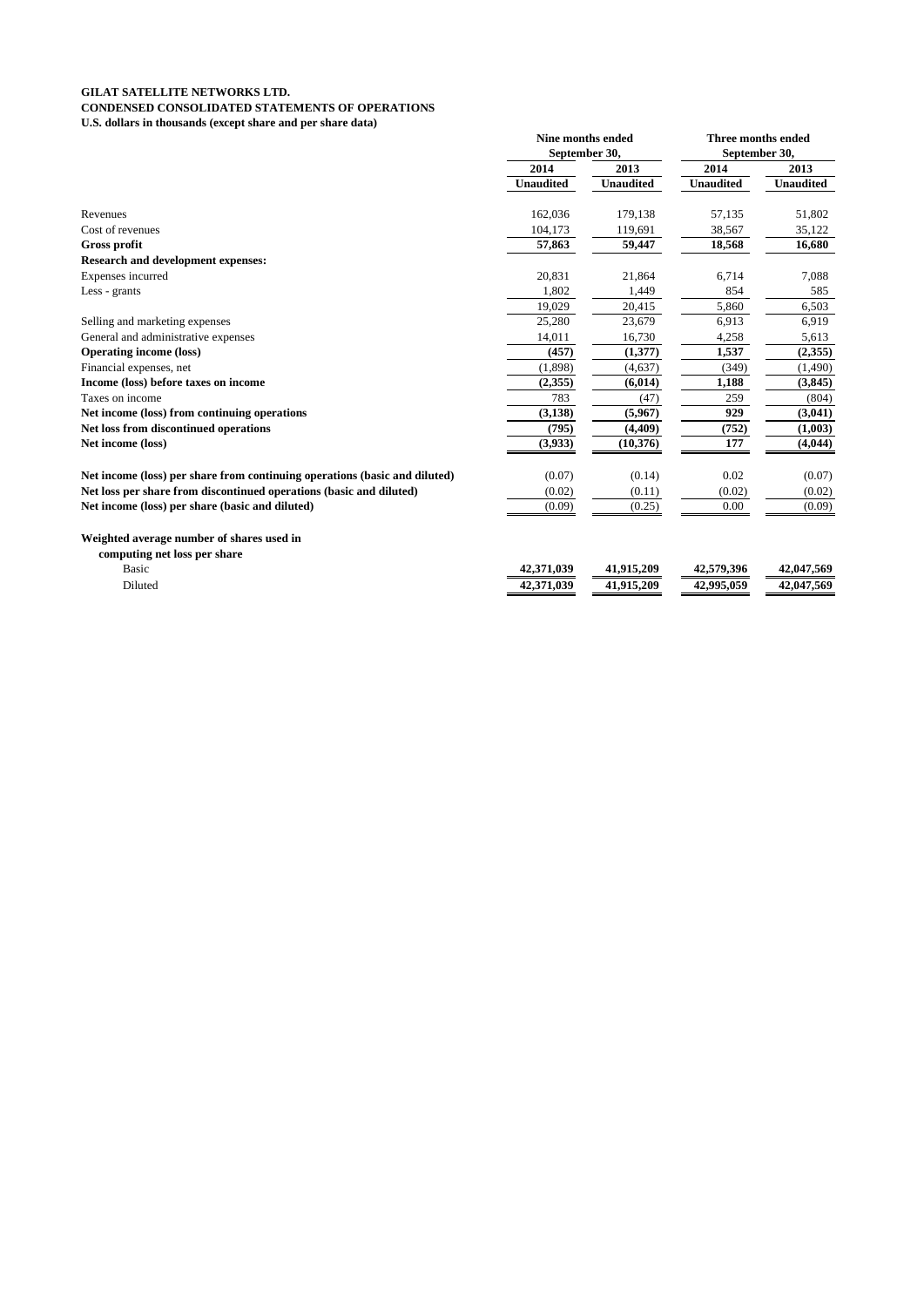## **GILAT SATELLITE NETWORKS LTD. CONDENSED CONSOLIDATED STATEMENTS OF CASH FLOWS US dollars in thousands**

|                                                                       | Nine months ended<br>September 30, |                  | Three months ended |                  |
|-----------------------------------------------------------------------|------------------------------------|------------------|--------------------|------------------|
|                                                                       |                                    |                  | September 30,      |                  |
|                                                                       | 2014                               | 2013             | 2014               | 2013             |
|                                                                       | <b>Unaudited</b>                   | <b>Unaudited</b> | <b>Unaudited</b>   | <b>Unaudited</b> |
| <b>Cash flows from continuing operations</b>                          |                                    |                  |                    |                  |
| <b>Cash flows from operating activities:</b>                          |                                    |                  |                    |                  |
| Net income (loss)                                                     | (3,933)                            | (10, 376)        | 177                | (4,044)          |
| Net loss from discontinued operations                                 | (795)                              | (4,409)          | (752)              | (1,003)          |
| Net income (loss) from continuing operations                          | (3, 138)                           | (5,967)          | 929                | (3,041)          |
| Adjustments required to reconcile net income (loss)                   |                                    |                  |                    |                  |
| to net cash generated provided by (used in) operating activities:     |                                    |                  |                    |                  |
| Depreciation and amortization                                         | 11,626                             | 13,510           | 4,198              | 3,998            |
| Stock-based compensation                                              | 1,843                              | 1,638            | 623                | 615              |
| Accrued severance pay, net                                            | 42                                 | (1)              | 145                | (65)             |
| Accrued interest and exchange rate differences on                     |                                    |                  |                    |                  |
| short and long-term restricted cash, net                              | 464                                | 1,382            | 496                | 990              |
| Exchange rate differences on long-term loans                          | (311)                              | 92               | (277)              | 138              |
| Capital loss from disposal of property and equipment                  | 241                                | 13               | 181                |                  |
| Deferred income taxes                                                 | (56)                               | 291              | (9)                | (826)            |
| Decrease in trade receivables, net                                    | 1,538                              | 666              | 9,572              | 2,871            |
| Decrease (increase) in other assets (including short-term, long-term  |                                    |                  |                    |                  |
| and deferred charges)                                                 | (11, 731)                          | 1,144            | 804                | (2,658)          |
| Increase in inventories                                               | (1,226)                            | (7,791)          | (1,925)            | (3, 341)         |
| Increase (decrease) in trade payables                                 | (4,704)                            | 3,629            | (4,652)            | 603              |
| Increase (decrease) in accrued expenses                               | 1,491                              | (4,239)          | (2,685)            | (796)            |
| Decrease in advances from customers, held                             |                                    |                  |                    |                  |
| by trustees                                                           | (65)                               | (4, 448)         | (3,516)            | (525)            |
| Decrease in other current liabilities and other long term liabilities | (19,601)                           | (5,588)          | (13,759)           | (1,097)          |
| Net cash used in operating activities                                 | (23,587)                           | (5,669)          | (9, 875)           | (3,133)          |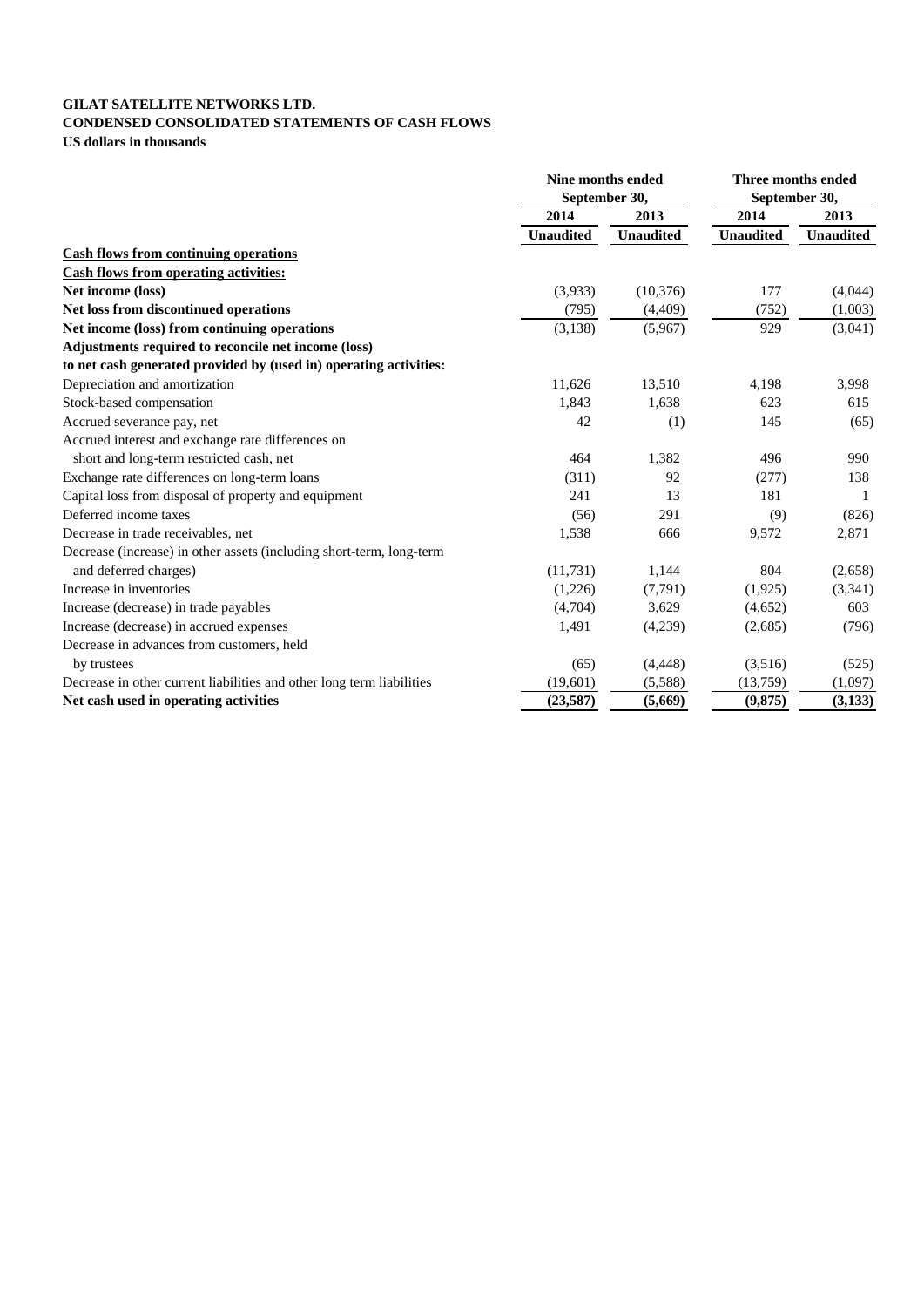## **GILAT SATELLITE NETWORKS LTD. CONDENSED CONSOLIDATED STATEMENTS OF CASH FLOWS US dollars in thousands**

|                                                                    | Nine months ended<br>September 30, |                  | Three months ended<br>September 30, |                  |
|--------------------------------------------------------------------|------------------------------------|------------------|-------------------------------------|------------------|
|                                                                    | 2014<br>2013                       |                  | 2014                                | 2013             |
|                                                                    | <b>Unaudited</b>                   | <b>Unaudited</b> | <b>Unaudited</b>                    | <b>Unaudited</b> |
| <b>Cash flows from investing activities:</b>                       |                                    |                  |                                     |                  |
| Purchase of property and equipment                                 | (12, 195)                          | (2,817)          | (1,876)                             | (997)            |
| Investment in restricted cash held by trustees                     | (5,914)                            | (14, 455)        | (1,686)                             | (3,219)          |
| Proceeds from restricted cash held by trustees                     | 8,625                              | 10,283           | 2,037                               | 512              |
| Investment in restricted cash (including long-term)                | (10, 581)                          | (2,481)          | (3,065)                             | (116)            |
| Proceeds from restricted cash (including long-term)                | 232                                | 2,557            | 56                                  | 536              |
| Purchase of intangible assets                                      |                                    | (16)             |                                     |                  |
| Net cash used in investing activities                              | (19, 833)                          | (6,929)          | (4, 534)                            | (3,284)          |
| <b>Cash flows from financing activities:</b>                       |                                    |                  |                                     |                  |
| Capital lease payments                                             | (86)                               |                  | (86)                                |                  |
| Issuance of restricted stock units and exercise of stock options   | 748                                | 579              | 2                                   | 17               |
| Payment of obligation related to the purchase of intangible assets | (500)                              | (500)            | (500)                               |                  |
| Short term bank credit, net                                        | 14,177                             | (92)             | 6,961                               | 366              |
| Repayment of long-term loans                                       | (4, 484)                           | (12, 804)        | (154)                               | (6,829)          |
| Net cash provided by (used in) financing activities                | 9,855                              | (12, 817)        | 6,223                               | (6, 446)         |
| <b>Cash flows from discontinued operations</b>                     |                                    |                  |                                     |                  |
| Net cash provided by (used in) operating activities                |                                    | (1,308)          |                                     | 2,028            |
| Net cash provided by (used in) investing activities                |                                    | 705              |                                     | (465)            |
| Net cash provided by (used in) financing activities                |                                    | 13,184           |                                     | (634)            |
|                                                                    |                                    | 12,581           |                                     | 929              |
| Effect of exchange rate changes on cash and cash equivalents       | (221)                              | (220)            | (576)                               | $\boldsymbol{7}$ |
| Decrease in cash and cash equivalents                              | (33,786)                           | (13, 054)        | (8,762)                             | (11, 927)        |
| Cash and cash equivalents at the beginning of the period           | 58,424                             | 66,968           | 33,400                              | 65,841           |
| Cash and cash equivalents at the end of the period                 | 24,638                             | 53,914           | 24,638                              | 53,914           |